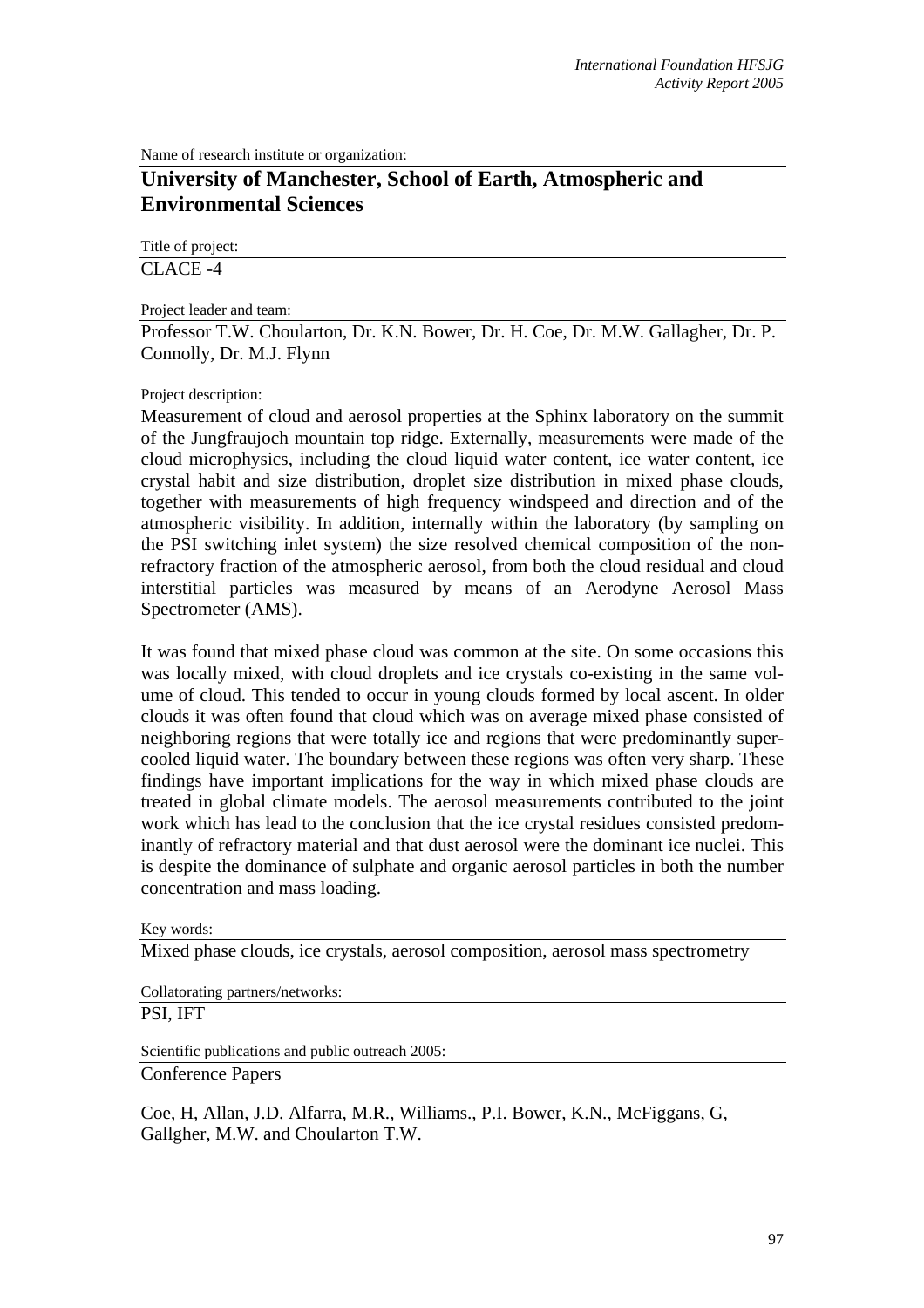2003 In situ Measurements of Cloud –Aerosol Interactions at a Mountain top site in the Swiss Alps. Proc  $14<sup>th</sup>$  Annual Conference of the Aerosol Society, 2 and 3 April 2003 Univ of Reading pp2-5

Keith N. Bower, M. R. Alfarra, M. J. Flynn, M. W. Gallagher, H. Coe, T. W. Choularton, E. Weingartner, C. Corrigan, M. Gysel, and U. Baltensperger

2004 Measurements of Cloud-Aerosol Interactions in Warm Clouds at the Jungfraujoch Mountain Top Site in Switzerland. *Proceedings of the 14<sup>th</sup> International Conference on Clouds and Precipitation (ICCP), Bolgna, Italy, 19-23 July 2004. Volume 1.* pp. 20-23

K.N. Bower, M.W. Gallagher, T.W. Choularton, M.J. Flynn, J.D. Allan, H. Coe, J Crosier, R.A. Burgess, U. Baltensperger, E. Weingartner, S. Mertes and J. Schneider.

2004 Cloud-aerosol Interactions at the Jungfraujoch Mountain-top Site in the Swiss Alps. *Proceedings of the 8<sup>th</sup> International Global Atmospheric Chemistry Conference (IGAC), 4 - 9th September 2004, Christchurch, New Zealand.* Session 1: Effects of Aerosols on Clouds and the Hydrological Cycle. p30

Keith Bower, Michael Flynn, Martin Gallagher, James Allan, Jonathon Crosier, Thomas Choularton, Hugh Coe, Rachel Burgess, Urs Baltensperger, Ernerst Weingartner , Stephan Mertes and Johannes Schneider

2004 Measurements of Wintertime Cloud-aerosol Interactions At the Jungfraujoch Mountain-top Site in the Swiss Alps. *Proceedings of the 23rd Annual AAAR Conference, October 4 - 8th , Hyatt Regency Hotel, Atlanta, Georgia.* Special Symposium: Aerosols and Climate Change/Indirect Effects, Cloud Droplet Interactions, 1D4, pp10

Keith N. Bower, H. Coe, M.W. Gallagher, T.W. Choularton, M.J. Flynn, J.D. Allan, J Crosier, P.Connolly, R.A. Burgess, U. Baltensperger, E. Weingartner, S. Sjogren, and M.R. Alfarra

2005 Wintertime Cloud-Aerosol Interactions at the Jungfraujoch High Alpine Site in Switzerland. *Proceedings of the 16th AGM of the UK Aerosol Society, Bristol University, April 14th-15th, 2005.*

Keith N. Bower, T.W. Choularton, M.W. Gallagher, H. Coe, M.J. Flynn, J.D. Allan, J Crosier, P.Connolly, I. Crawford, R.A. Burgess, U. Baltensperger, E. Weingartner, S. Sjogren, B. Verheggen, J. Cozic, M. Gysel and M.R. Alfarra

2005 Investigations of Cloud-Aerosol Interactions at the Jungfraujoch Mountain-Top Site in the Swiss Alps during Summer and Winter CLACE Experiments. *The proceedings of the European Aerosol Conference, Ghent, August 28<sup>th</sup> – September 2nd , 2005.*

Keith Bower, Thomas Choularton, Hugh Coe, Michael Flynn, James Allan, Jonathan Crosier, Paul Connolly, Rachel Burgess, Ernest Weingartner

2005 Summer and Wintertime Investigations of Cloud-Aerosol Interactions at the Jungfraujoch Mountain Top Site in Switzerland. *Proceedings of the Royal Meteorological Society Conference, University of Exeter, Exeter, 11th – 16th September, 2005*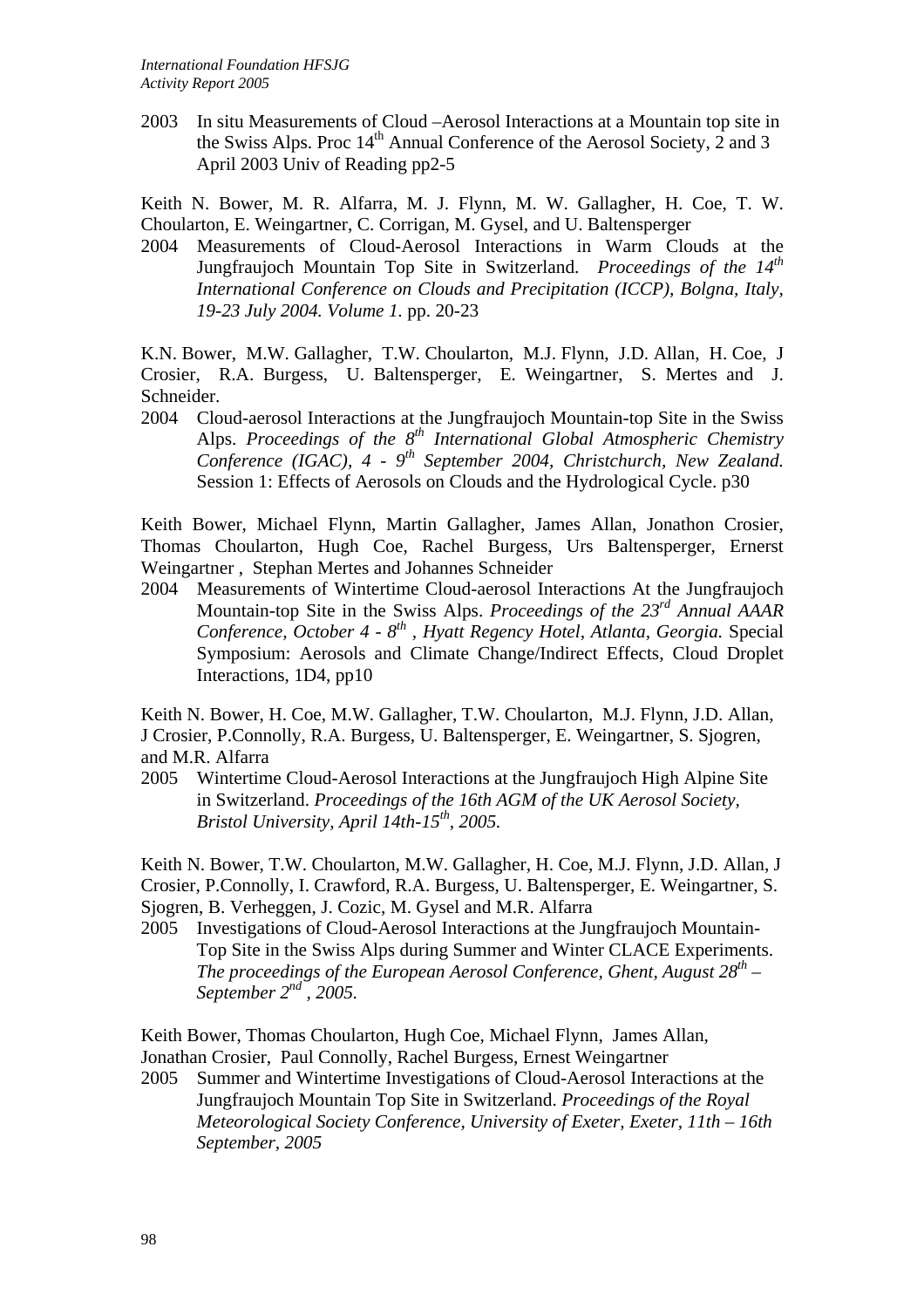Address:

School of Earth, Atmospheric and Environmental Sciences The University of Manchester Williamson Building Oxford Road Manchester M13 9PL UK

Contacts

Professor T.W. Choularton e-main: T.W.Choularton@manchester.ac.uk URL: http://www.seaes.manchester.ac.uk/